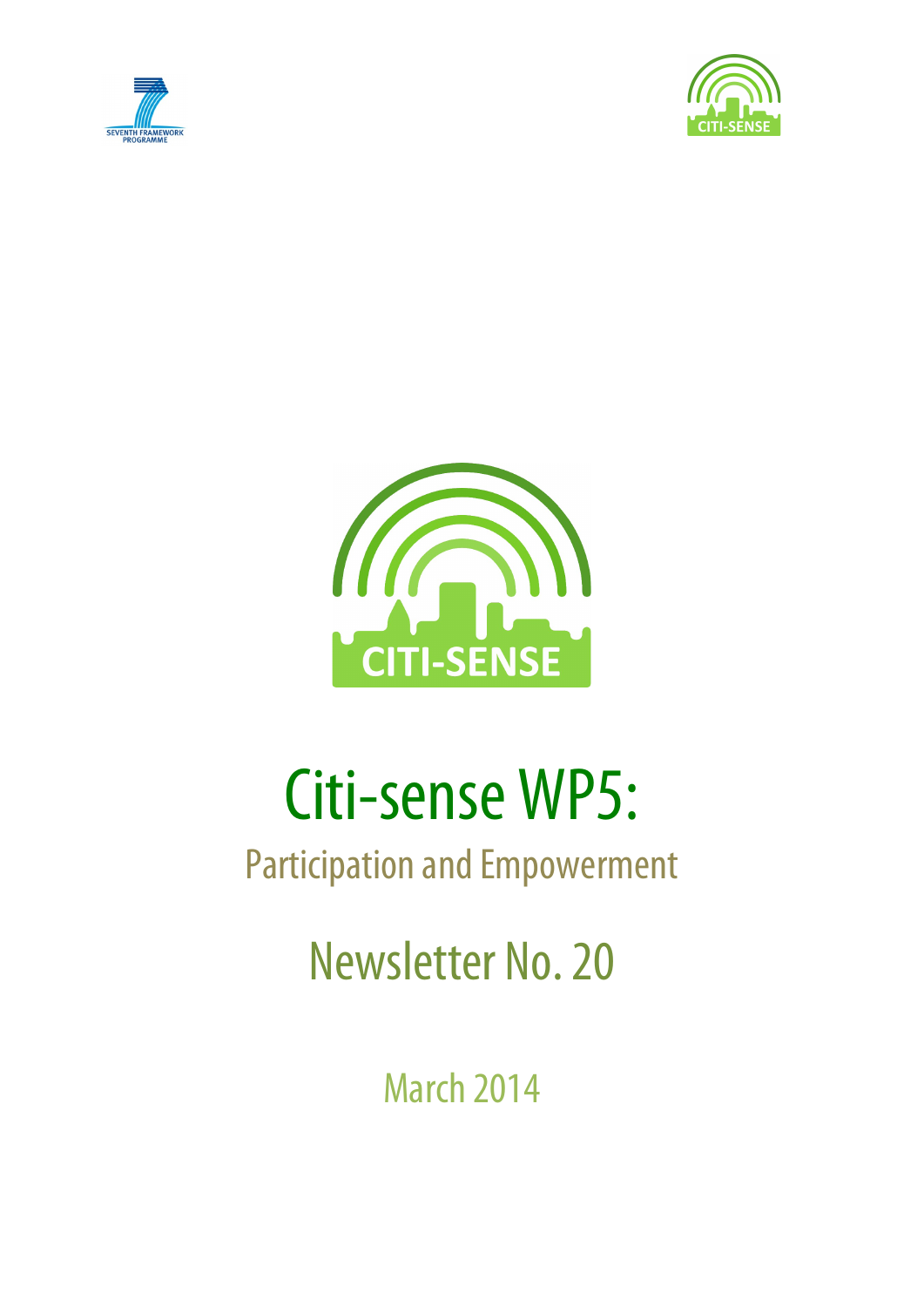



## Articles and Publications.

#### **Royal Society of Edinburgh interim report on Digital Participation.**

Members of the public across Scotland were invited by the Royal Society of Edinburgh to take part in a national inquiry into the changing role of digital technology and how everyone can share in the benefits of the digital society.

http://talkaboutlocal.org.uk/royal-society-of-edinburgh-interim-report-on-digital-participation/

#### **How government can engage with citizens online – expert views.**

Digital public services are not just for 'techno wizzy people', so government should make them easier for everyone.

http://www.theguardian.com/public-leaders-network/2014/mar/04/public-service-reform-technology

#### **Citizen Science: Public Participation in Environmental Research.**

In Citizen Science, experts from a variety of disciplines-including scientists and education specialists working at the Cornell Lab of Ornithology, where many large citizen science programs use birds as proxies for biodiversity-share their experiences of creating and implementing successful citizen science projects, primarily those that use massive data sets gathered by citizen scientists to better understand the impact of environmental change.

http://www.amazon.co.jp/Citizen-Science-Participation-Environmental-Researchebook/dp/B007NK5I16%3FSubscriptionId=AKIAIXQ27QI66FIXR3CQ&tag=saleebook-22&linkCode=xm2&camp=2025&creative=165953&creativeASIN=B007NK5I16

#### **How Important is Youth Civic Engagement in a City?**

YouthfulCities envisions being the go-to resource for all things youthful and urban. Youth add vibrancy, innovation, tech-savviness, and connectness to cities, thus cities need to attract and retain them. Urban planners can learn from YouthfulCities' data to improve cities; businesses can learn to tailor their business to the youthful demographic; and youth can compare their city to others in which they might want to live, work, and play.

http://sustainablecitiescollective.com/global-site-plans-grid/234461/how-important-youth-civic-engagement-city

http://www.youthfulcities.com/

#### **The new smart city – from hi-tech sensors to social innovation.**

The evolution of the smart city will involve all the above. At the end of 2013, no city can truly claim to be a smart city, and it would take a complex set of collaborations to achieve that status. Centralised operations systems must engage with citizens not simply monitor them; citizen groups must question policy and the use of big data, while also contributing to it; smart sensors in streets are still needed, as are those we choose to put into out houses. An holistic approach to smart city planning seems possible, but we are not there yet. And in the defence of the major technology firms, the political infrastructure is not there yet either.

http://www.theguardian.com/sustainable-business/smart-cities-sensors-social-innovation